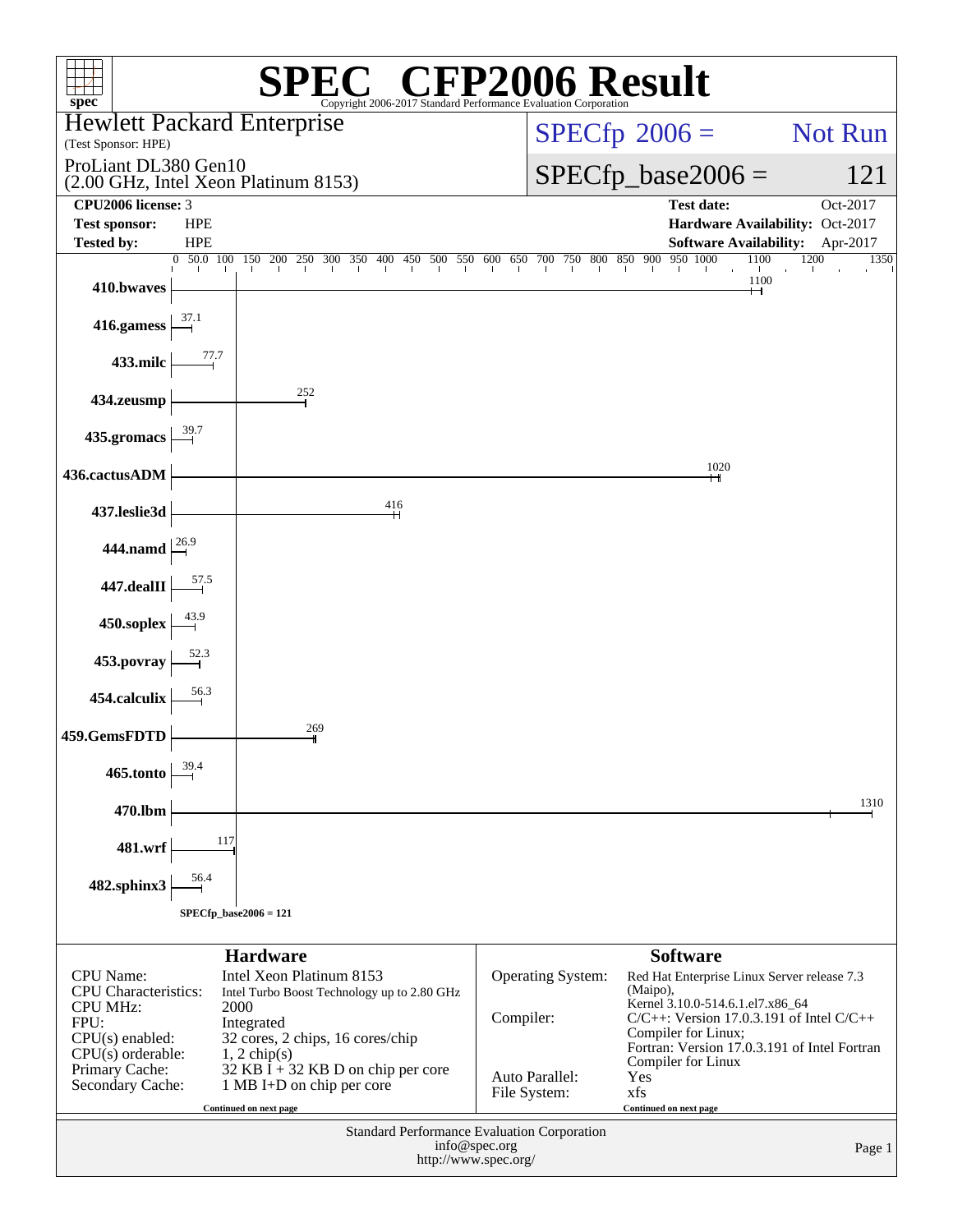#### Hewlett Packard Enterprise

#### (Test Sponsor: HPE)

#### ProLiant DL380 Gen10

(2.00 GHz, Intel Xeon Platinum 8153)

 $SPECfp2006 =$  Not Run

### $SPECfp\_base2006 = 121$

| <b>CPU2006 license: 3</b>                                                  |                                                                                                                            |                                                                                    | <b>Test date:</b>                                            | Oct-2017 |
|----------------------------------------------------------------------------|----------------------------------------------------------------------------------------------------------------------------|------------------------------------------------------------------------------------|--------------------------------------------------------------|----------|
| <b>Test sponsor:</b>                                                       | <b>HPE</b>                                                                                                                 |                                                                                    | Hardware Availability: Oct-2017                              |          |
| <b>Tested by:</b>                                                          | <b>HPE</b>                                                                                                                 |                                                                                    | <b>Software Availability:</b>                                | Apr-2017 |
| L3 Cache:<br>Other Cache:<br>Memory:<br>Disk Subsystem:<br>Other Hardware: | $22 \text{ MB I+D}$ on chip per chip<br>None<br>192 GB (24 x 8 GB 2Rx8 PC4-2666V-R)<br>1 x 960 GB SATA SSD, RAID 0<br>None | <b>System State:</b><br><b>Base Pointers:</b><br>Peak Pointers:<br>Other Software: | Run level 3 (multi-user)<br>64-bit<br>Not Applicable<br>None |          |

| <b>Results Table</b> |                |              |                |       |                |             |                |              |                                                                                                          |              |                |              |  |
|----------------------|----------------|--------------|----------------|-------|----------------|-------------|----------------|--------------|----------------------------------------------------------------------------------------------------------|--------------|----------------|--------------|--|
|                      | <b>Base</b>    |              |                |       |                |             | <b>Peak</b>    |              |                                                                                                          |              |                |              |  |
| <b>Benchmark</b>     | <b>Seconds</b> | <b>Ratio</b> | <b>Seconds</b> | Ratio | <b>Seconds</b> | Ratio       | <b>Seconds</b> | <b>Ratio</b> | <b>Seconds</b>                                                                                           | <b>Ratio</b> | <b>Seconds</b> | <b>Ratio</b> |  |
| $410$ .bwayes        | 12.3           | 1100         | 12.5           | 1090  | 12.3           | 1110        |                |              |                                                                                                          |              |                |              |  |
| 416.gamess           | 528            | 37.1         | 528            | 37.1  | 527            | 37.1        |                |              |                                                                                                          |              |                |              |  |
| $433$ .milc          | 118            | 77.7         | 119            | 77.3  | 118            | 77.7        |                |              |                                                                                                          |              |                |              |  |
| 434.zeusmp           | 36.4           | 250          | 36.2           | 252   | 36.2           | 252         |                |              |                                                                                                          |              |                |              |  |
| 435.gromacs          | 180            | 39.7         | 180            | 39.6  | 180            | 39.7        |                |              |                                                                                                          |              |                |              |  |
| 436.cactusADM        | 11.6           | 1030         | 11.8           | 1010  | 11.7           | 1020        |                |              |                                                                                                          |              |                |              |  |
| 437.leslie3d         | 22.0           | 426          | 22.6           | 415   | 22.6           | 416         |                |              |                                                                                                          |              |                |              |  |
| 444.namd             | 298            | 26.9         | 298            | 26.9  | 297            | 27.0        |                |              |                                                                                                          |              |                |              |  |
| $447$ .dealII        | 199            | 57.5         | 200            | 57.3  | 199            | 57.6        |                |              |                                                                                                          |              |                |              |  |
| $450$ .soplex        | 192            | 43.5         | 190            | 43.9  | 190            | 43.9        |                |              |                                                                                                          |              |                |              |  |
| 453.povray           | 102            | 52.3         | 102            | 52.0  | 101            | 52.7        |                |              |                                                                                                          |              |                |              |  |
| 454.calculix         | 147            | 56.3         | 147            | 56.3  | 147            | 56.2        |                |              |                                                                                                          |              |                |              |  |
| 459.GemsFDTD         | 39.9           | 266          | 39.3           | 270   | 39.5           | 269         |                |              |                                                                                                          |              |                |              |  |
| $465$ .tonto         | 256            | 38.4         | 250            | 39.4  | 250            | <u>39.4</u> |                |              |                                                                                                          |              |                |              |  |
| 470.1bm              | 11.1           | 1230         | 10.5           | 1310  | 10.5           | 1310        |                |              |                                                                                                          |              |                |              |  |
| $ 481$ .wrf          | 95.2           | 117          | 95.9           | 117   | 95.5           | 117         |                |              |                                                                                                          |              |                |              |  |
| 482.sphinx3          | 344            | 56.6         | 345            | 56.4  | 347            | 56.2        |                |              |                                                                                                          |              |                |              |  |
|                      |                |              |                |       |                |             |                |              | Results appear in the order in which they were run. Bold underlined text indicates a median measurement. |              |                |              |  |

### **[Operating System Notes](http://www.spec.org/auto/cpu2006/Docs/result-fields.html#OperatingSystemNotes)**

 Stack size set to unlimited using "ulimit -s unlimited" Transparent Huge Pages enabled by default Filesystem page cache cleared with: shell invocation of 'sync; echo 3 > /proc/sys/vm/drop\_caches' prior to run irqbalance disabled with "systemctl stop irqbalance" tuned profile set wtih "tuned-adm profile throughput-performance"

### **[Platform Notes](http://www.spec.org/auto/cpu2006/Docs/result-fields.html#PlatformNotes)**

 BIOS Configuration: Intel Hyperthreading set to Disabled Thermal Configuration set to Maximum Cooling Memory Patrol Scrubbing set to Disabled LLC Prefetcher set to Enabled

Continued on next page

Standard Performance Evaluation Corporation [info@spec.org](mailto:info@spec.org) <http://www.spec.org/>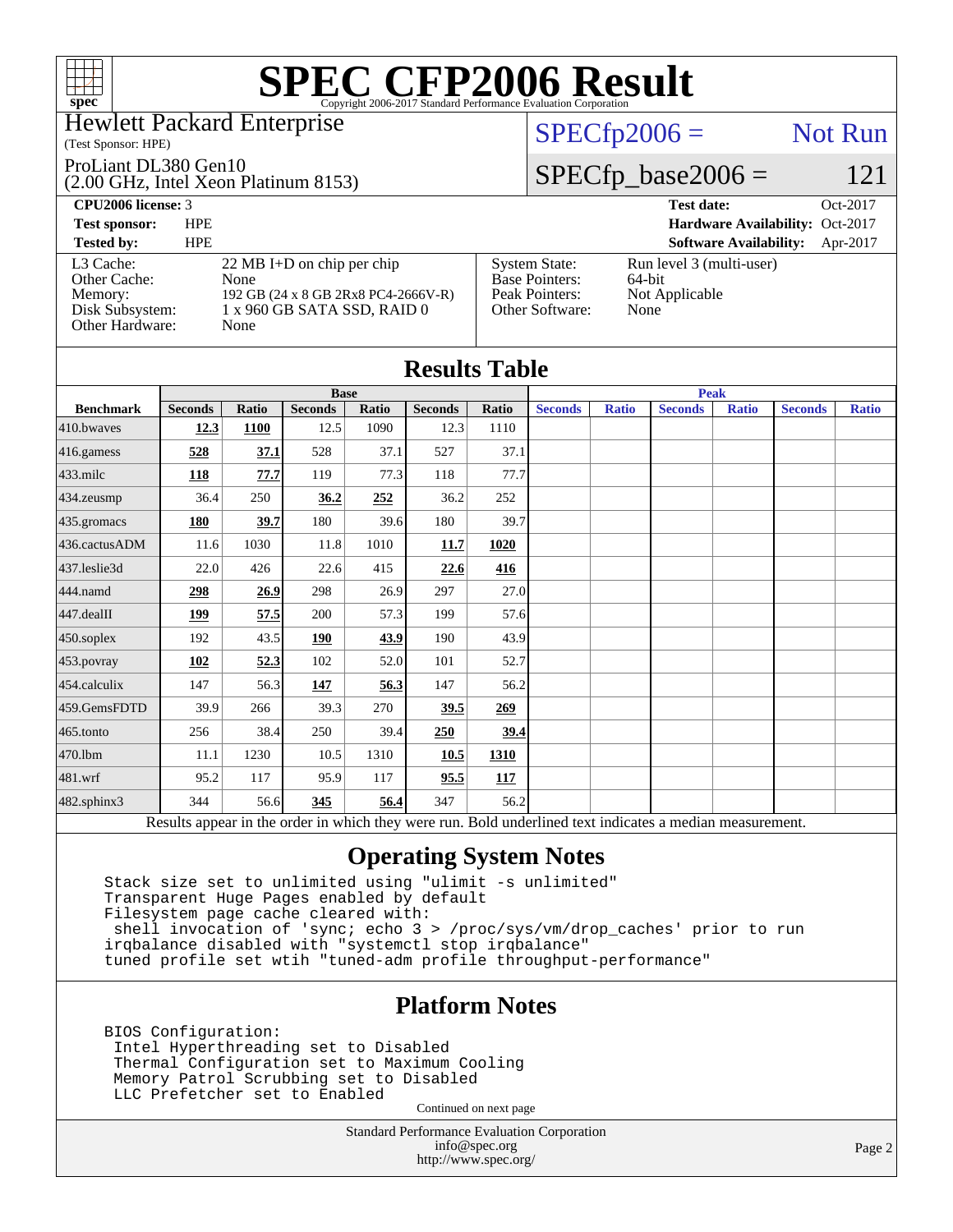

Hewlett Packard Enterprise

(Test Sponsor: HPE)

 $SPECfp2006 =$  Not Run

(2.00 GHz, Intel Xeon Platinum 8153) ProLiant DL380 Gen10

 $SPECTp\_base2006 = 121$ 

**[CPU2006 license:](http://www.spec.org/auto/cpu2006/Docs/result-fields.html#CPU2006license)** 3 **[Test date:](http://www.spec.org/auto/cpu2006/Docs/result-fields.html#Testdate)** Oct-2017 **[Test sponsor:](http://www.spec.org/auto/cpu2006/Docs/result-fields.html#Testsponsor)** HPE **[Hardware Availability:](http://www.spec.org/auto/cpu2006/Docs/result-fields.html#HardwareAvailability)** Oct-2017 **[Tested by:](http://www.spec.org/auto/cpu2006/Docs/result-fields.html#Testedby)** HPE **[Software Availability:](http://www.spec.org/auto/cpu2006/Docs/result-fields.html#SoftwareAvailability)** Apr-2017

#### **[Platform Notes \(Continued\)](http://www.spec.org/auto/cpu2006/Docs/result-fields.html#PlatformNotes)**

| <b>Standard Performance Evaluation Corporation</b><br>info@spec.org                                                                                                                                                                                                                                                                                                                                                                                                                                                                                  | Page 3 |
|------------------------------------------------------------------------------------------------------------------------------------------------------------------------------------------------------------------------------------------------------------------------------------------------------------------------------------------------------------------------------------------------------------------------------------------------------------------------------------------------------------------------------------------------------|--------|
| Continued on next page                                                                                                                                                                                                                                                                                                                                                                                                                                                                                                                               |        |
| uname $-a$ :<br>Linux s1-DL380-RHEL73U 3.10.0-514.6.1.el7.x86_64 #1 SMP Sat Dec 10 11:15:38<br>EST 2016 x86_64 x86_64 x86_64 GNU/Linux<br>run-level 3 Oct 13 09:59                                                                                                                                                                                                                                                                                                                                                                                   |        |
| From /etc/*release* /etc/*version*<br>os-release:<br>NAME="Red Hat Enterprise Linux Server"<br>$VERSION = "7.3 (Mainp0)"$<br>$ID="rhe1"$<br>ID LIKE="fedora"<br>VERSION ID="7.3"<br>PRETTY NAME="Red Hat Enterprise Linux Server 7.3 (Maipo)"<br>ANSI COLOR="0;31"<br>$CPE\_NAME='cpe://o:redhat:enterprise\_linux:7.3:GA:server"$<br>redhat-release: Red Hat Enterprise Linux Server release 7.3 (Maipo)<br>system-release: Red Hat Enterprise Linux Server release 7.3 (Maipo)<br>system-release-cpe: cpe:/o:redhat:enterprise_linux:7.3:ga:server |        |
| From /proc/meminfo<br>MemTotal: 197572716 kB<br>HugePages_Total: 0<br>Hugepagesize: 2048 kB                                                                                                                                                                                                                                                                                                                                                                                                                                                          |        |
| From /proc/cpuinfo<br>model name: $Intel(R)$ Xeon $(R)$ Platinum 8153 CPU @ 2.00GHz<br>2 "physical id"s (chips)<br>32 "processors"<br>cores, siblings (Caution: counting these is hw and system dependent. The<br>following excerpts from /proc/cpuinfo might not be reliable. Use with<br>caution.)<br>cpu cores : 16<br>siblings : 16<br>physical 0: cores 0 1 2 3 4 5 6 7 8 9 10 11 12 13 14 15<br>physical 1: cores 0 1 2 3 4 5 6 7 8 9 10 11 12 13 14 15<br>cache size : $22528$ KB                                                             |        |
| This section contains SUT (System Under Test) info as seen by<br>some common utilities. To remove or add to this section, see:<br>http://www.spec.org/cpu2006/Docs/config.html#sysinfo                                                                                                                                                                                                                                                                                                                                                               |        |
| Sysinfo program /cpu2006/config/sysinfo.rev6993<br>Revision 6993 of 2015-11-06 (b5e8d4b4eb51ed28d7f98696cbe290c1)<br>running on s1-DL380-RHEL73U Fri Oct 13 12:49:12 2017                                                                                                                                                                                                                                                                                                                                                                            |        |
| LLC Dead Line Allocation set to Disabled<br>Workload Pofile set to General Peak Frequency Compute<br>Energy/Performance Bias set to Maximum Performance<br>Uncore Frequency Scaling set to Auto<br>Workload Pofile set to Custom<br>NUMA Group Size Optimization set to Flat                                                                                                                                                                                                                                                                         |        |

<http://www.spec.org/>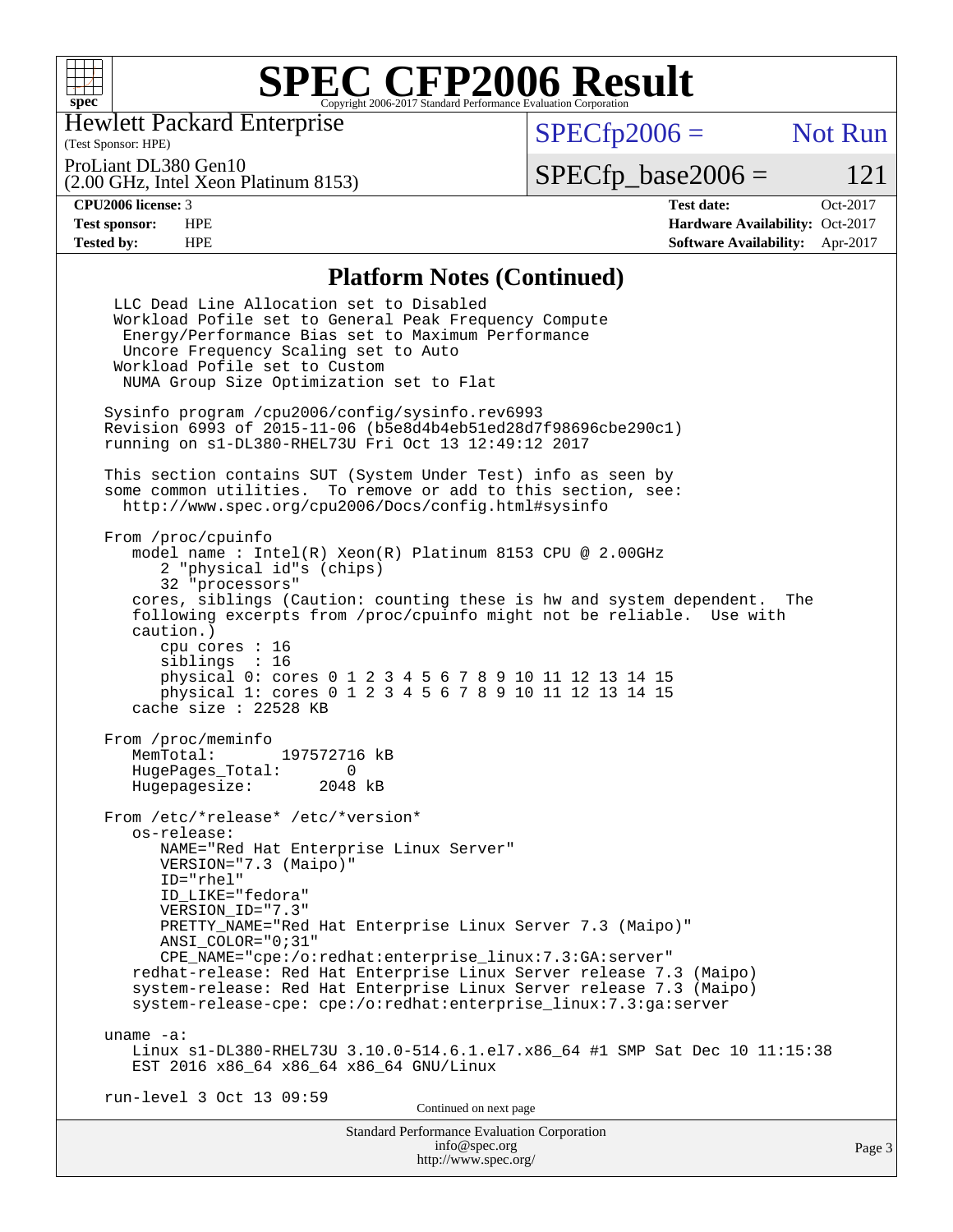

Hewlett Packard Enterprise

(Test Sponsor: HPE)

 $SPECTp2006 =$  Not Run

ProLiant DL380 Gen10

(2.00 GHz, Intel Xeon Platinum 8153)

**[Tested by:](http://www.spec.org/auto/cpu2006/Docs/result-fields.html#Testedby)** HPE **[Software Availability:](http://www.spec.org/auto/cpu2006/Docs/result-fields.html#SoftwareAvailability)** Apr-2017

 $SPECTp\_base2006 = 121$ **[CPU2006 license:](http://www.spec.org/auto/cpu2006/Docs/result-fields.html#CPU2006license)** 3 **[Test date:](http://www.spec.org/auto/cpu2006/Docs/result-fields.html#Testdate)** Oct-2017 **[Test sponsor:](http://www.spec.org/auto/cpu2006/Docs/result-fields.html#Testsponsor)** HPE **[Hardware Availability:](http://www.spec.org/auto/cpu2006/Docs/result-fields.html#HardwareAvailability)** Oct-2017

#### **[Platform Notes \(Continued\)](http://www.spec.org/auto/cpu2006/Docs/result-fields.html#PlatformNotes)**

 SPEC is set to: /cpu2006 Filesystem Type Size Used Avail Use% Mounted on<br>/dev/sdb4 xfs 889G 28G 862G 4% / /dev/sdb4 xfs 889G 28G 862G 4% / Additional information from dmidecode:

 Warning: Use caution when you interpret this section. The 'dmidecode' program reads system data which is "intended to allow hardware to be accurately determined", but the intent may not be met, as there are frequent changes to hardware, firmware, and the "DMTF SMBIOS" standard.

 BIOS HPE U30 09/29/2017 Memory: 24x UNKNOWN NOT AVAILABLE 8 GB 2 rank 2666 MHz

(End of data from sysinfo program)

#### **[General Notes](http://www.spec.org/auto/cpu2006/Docs/result-fields.html#GeneralNotes)**

Environment variables set by runspec before the start of the run: KMP\_AFFINITY = "granularity=core,compact" LD\_LIBRARY\_PATH = "/cpu2006/lib/ia32:/cpu2006/lib/intel64:/cpu2006/sh10.2" OMP\_NUM\_THREADS = "32"

 Binaries compiled on a system with 1x Intel Core i7-4790 CPU + 32GB RAM memory using Redhat Enterprise Linux 7.2

### **[Base Compiler Invocation](http://www.spec.org/auto/cpu2006/Docs/result-fields.html#BaseCompilerInvocation)**

[C benchmarks](http://www.spec.org/auto/cpu2006/Docs/result-fields.html#Cbenchmarks): [icc -m64](http://www.spec.org/cpu2006/results/res2017q4/cpu2006-20171017-50300.flags.html#user_CCbase_intel_icc_64bit_bda6cc9af1fdbb0edc3795bac97ada53)

[C++ benchmarks:](http://www.spec.org/auto/cpu2006/Docs/result-fields.html#CXXbenchmarks) [icpc -m64](http://www.spec.org/cpu2006/results/res2017q4/cpu2006-20171017-50300.flags.html#user_CXXbase_intel_icpc_64bit_fc66a5337ce925472a5c54ad6a0de310)

[Fortran benchmarks](http://www.spec.org/auto/cpu2006/Docs/result-fields.html#Fortranbenchmarks): [ifort -m64](http://www.spec.org/cpu2006/results/res2017q4/cpu2006-20171017-50300.flags.html#user_FCbase_intel_ifort_64bit_ee9d0fb25645d0210d97eb0527dcc06e)

[Benchmarks using both Fortran and C](http://www.spec.org/auto/cpu2006/Docs/result-fields.html#BenchmarksusingbothFortranandC): [icc -m64](http://www.spec.org/cpu2006/results/res2017q4/cpu2006-20171017-50300.flags.html#user_CC_FCbase_intel_icc_64bit_bda6cc9af1fdbb0edc3795bac97ada53) [ifort -m64](http://www.spec.org/cpu2006/results/res2017q4/cpu2006-20171017-50300.flags.html#user_CC_FCbase_intel_ifort_64bit_ee9d0fb25645d0210d97eb0527dcc06e)

### **[Base Portability Flags](http://www.spec.org/auto/cpu2006/Docs/result-fields.html#BasePortabilityFlags)**

 410.bwaves: [-DSPEC\\_CPU\\_LP64](http://www.spec.org/cpu2006/results/res2017q4/cpu2006-20171017-50300.flags.html#suite_basePORTABILITY410_bwaves_DSPEC_CPU_LP64) 416.gamess: [-DSPEC\\_CPU\\_LP64](http://www.spec.org/cpu2006/results/res2017q4/cpu2006-20171017-50300.flags.html#suite_basePORTABILITY416_gamess_DSPEC_CPU_LP64) 433.milc: [-DSPEC\\_CPU\\_LP64](http://www.spec.org/cpu2006/results/res2017q4/cpu2006-20171017-50300.flags.html#suite_basePORTABILITY433_milc_DSPEC_CPU_LP64)

Continued on next page

Standard Performance Evaluation Corporation [info@spec.org](mailto:info@spec.org) <http://www.spec.org/>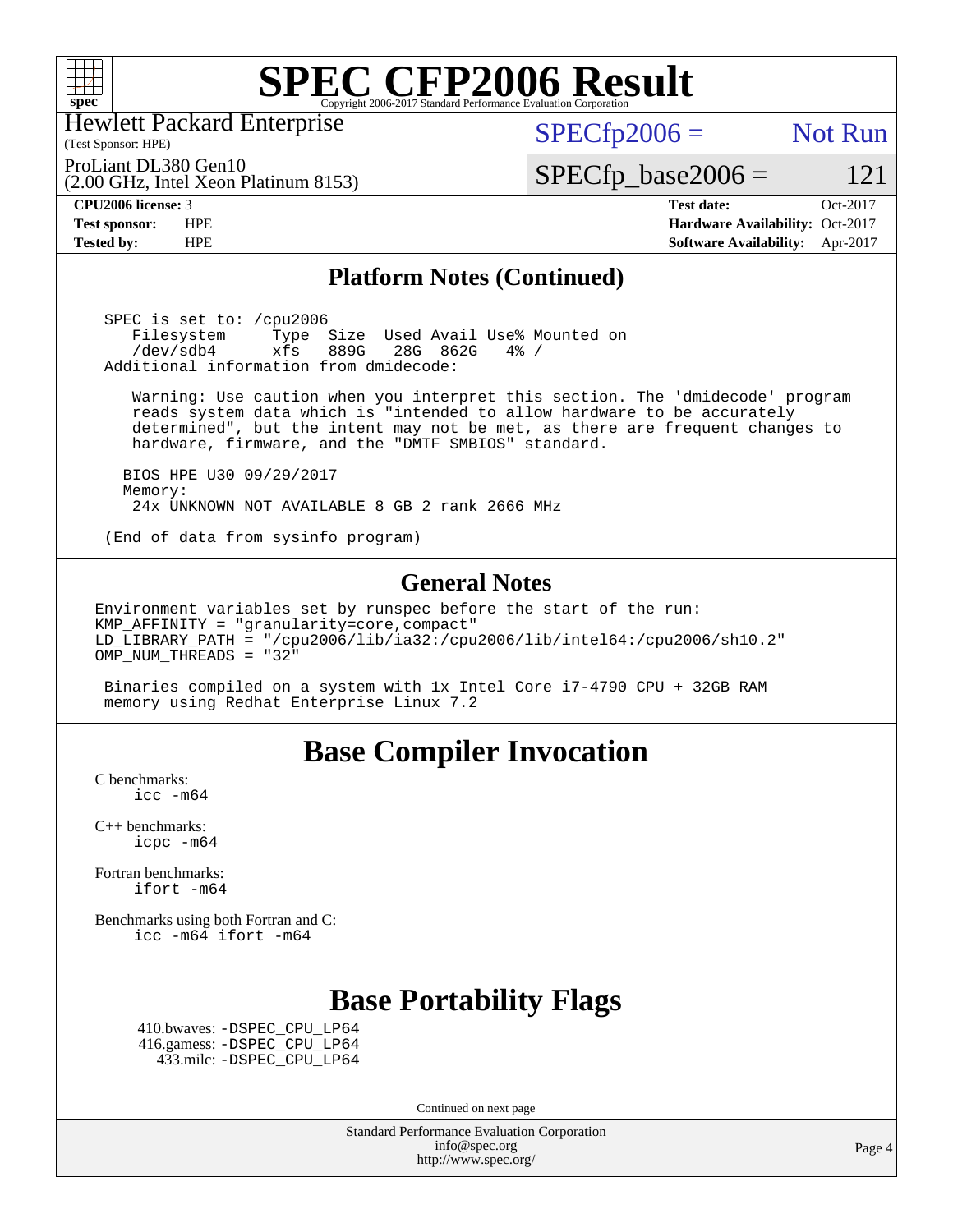

Hewlett Packard Enterprise

(Test Sponsor: HPE)

ProLiant DL380 Gen10

(2.00 GHz, Intel Xeon Platinum 8153)

 $SPECTp2006 =$  Not Run

 $SPECfp\_base2006 = 121$ 

**[CPU2006 license:](http://www.spec.org/auto/cpu2006/Docs/result-fields.html#CPU2006license)** 3 **[Test date:](http://www.spec.org/auto/cpu2006/Docs/result-fields.html#Testdate)** Oct-2017 **[Test sponsor:](http://www.spec.org/auto/cpu2006/Docs/result-fields.html#Testsponsor)** HPE **[Hardware Availability:](http://www.spec.org/auto/cpu2006/Docs/result-fields.html#HardwareAvailability)** Oct-2017 **[Tested by:](http://www.spec.org/auto/cpu2006/Docs/result-fields.html#Testedby)** HPE **[Software Availability:](http://www.spec.org/auto/cpu2006/Docs/result-fields.html#SoftwareAvailability)** Apr-2017

# **[Base Portability Flags \(Continued\)](http://www.spec.org/auto/cpu2006/Docs/result-fields.html#BasePortabilityFlags)**

| 434.zeusmp: -DSPEC_CPU_LP64                |                                                                |
|--------------------------------------------|----------------------------------------------------------------|
| 435.gromacs: -DSPEC_CPU_LP64 -nofor_main   |                                                                |
| 436.cactusADM: -DSPEC_CPU_LP64 -nofor_main |                                                                |
| 437.leslie3d: -DSPEC CPU LP64              |                                                                |
| 444.namd: - DSPEC CPU LP64                 |                                                                |
| 447.dealII: -DSPEC CPU LP64                |                                                                |
| 450.soplex: -DSPEC_CPU_LP64                |                                                                |
| 453.povray: -DSPEC_CPU_LP64                |                                                                |
| 454.calculix: -DSPEC_CPU_LP64 -nofor_main  |                                                                |
| 459. GemsFDTD: - DSPEC CPU LP64            |                                                                |
| 465.tonto: -DSPEC CPU LP64                 |                                                                |
| 470.1bm: - DSPEC CPU LP64                  |                                                                |
|                                            | 481.wrf: -DSPEC_CPU_LP64 -DSPEC_CPU_CASE_FLAG -DSPEC_CPU_LINUX |
| 482.sphinx3: -DSPEC_CPU_LP64               |                                                                |
|                                            |                                                                |
|                                            |                                                                |
|                                            |                                                                |

## **[Base Optimization Flags](http://www.spec.org/auto/cpu2006/Docs/result-fields.html#BaseOptimizationFlags)**

[C benchmarks](http://www.spec.org/auto/cpu2006/Docs/result-fields.html#Cbenchmarks):

[-xCORE-AVX2](http://www.spec.org/cpu2006/results/res2017q4/cpu2006-20171017-50300.flags.html#user_CCbase_f-xCORE-AVX2) [-ipo](http://www.spec.org/cpu2006/results/res2017q4/cpu2006-20171017-50300.flags.html#user_CCbase_f-ipo) [-O3](http://www.spec.org/cpu2006/results/res2017q4/cpu2006-20171017-50300.flags.html#user_CCbase_f-O3) [-no-prec-div](http://www.spec.org/cpu2006/results/res2017q4/cpu2006-20171017-50300.flags.html#user_CCbase_f-no-prec-div) [-parallel](http://www.spec.org/cpu2006/results/res2017q4/cpu2006-20171017-50300.flags.html#user_CCbase_f-parallel) [-qopt-prefetch](http://www.spec.org/cpu2006/results/res2017q4/cpu2006-20171017-50300.flags.html#user_CCbase_f-qopt-prefetch)

[C++ benchmarks:](http://www.spec.org/auto/cpu2006/Docs/result-fields.html#CXXbenchmarks)

[-xCORE-AVX2](http://www.spec.org/cpu2006/results/res2017q4/cpu2006-20171017-50300.flags.html#user_CXXbase_f-xCORE-AVX2) [-ipo](http://www.spec.org/cpu2006/results/res2017q4/cpu2006-20171017-50300.flags.html#user_CXXbase_f-ipo) [-O3](http://www.spec.org/cpu2006/results/res2017q4/cpu2006-20171017-50300.flags.html#user_CXXbase_f-O3) [-no-prec-div](http://www.spec.org/cpu2006/results/res2017q4/cpu2006-20171017-50300.flags.html#user_CXXbase_f-no-prec-div) [-qopt-prefetch](http://www.spec.org/cpu2006/results/res2017q4/cpu2006-20171017-50300.flags.html#user_CXXbase_f-qopt-prefetch)

[Fortran benchmarks](http://www.spec.org/auto/cpu2006/Docs/result-fields.html#Fortranbenchmarks):

[-xCORE-AVX2](http://www.spec.org/cpu2006/results/res2017q4/cpu2006-20171017-50300.flags.html#user_FCbase_f-xCORE-AVX2) [-ipo](http://www.spec.org/cpu2006/results/res2017q4/cpu2006-20171017-50300.flags.html#user_FCbase_f-ipo) [-O3](http://www.spec.org/cpu2006/results/res2017q4/cpu2006-20171017-50300.flags.html#user_FCbase_f-O3) [-no-prec-div](http://www.spec.org/cpu2006/results/res2017q4/cpu2006-20171017-50300.flags.html#user_FCbase_f-no-prec-div) [-parallel](http://www.spec.org/cpu2006/results/res2017q4/cpu2006-20171017-50300.flags.html#user_FCbase_f-parallel) [-qopt-prefetch](http://www.spec.org/cpu2006/results/res2017q4/cpu2006-20171017-50300.flags.html#user_FCbase_f-qopt-prefetch)

[Benchmarks using both Fortran and C](http://www.spec.org/auto/cpu2006/Docs/result-fields.html#BenchmarksusingbothFortranandC): [-xCORE-AVX2](http://www.spec.org/cpu2006/results/res2017q4/cpu2006-20171017-50300.flags.html#user_CC_FCbase_f-xCORE-AVX2) [-ipo](http://www.spec.org/cpu2006/results/res2017q4/cpu2006-20171017-50300.flags.html#user_CC_FCbase_f-ipo) [-O3](http://www.spec.org/cpu2006/results/res2017q4/cpu2006-20171017-50300.flags.html#user_CC_FCbase_f-O3) [-no-prec-div](http://www.spec.org/cpu2006/results/res2017q4/cpu2006-20171017-50300.flags.html#user_CC_FCbase_f-no-prec-div) [-parallel](http://www.spec.org/cpu2006/results/res2017q4/cpu2006-20171017-50300.flags.html#user_CC_FCbase_f-parallel) [-qopt-prefetch](http://www.spec.org/cpu2006/results/res2017q4/cpu2006-20171017-50300.flags.html#user_CC_FCbase_f-qopt-prefetch)

The flags files that were used to format this result can be browsed at <http://www.spec.org/cpu2006/flags/Intel-ic17.0-official-linux64-revF.html> <http://www.spec.org/cpu2006/flags/HPE-Platform-Flags-Intel-V1.2-SKX-revD.html>

You can also download the XML flags sources by saving the following links: <http://www.spec.org/cpu2006/flags/Intel-ic17.0-official-linux64-revF.xml> <http://www.spec.org/cpu2006/flags/HPE-Platform-Flags-Intel-V1.2-SKX-revD.xml>